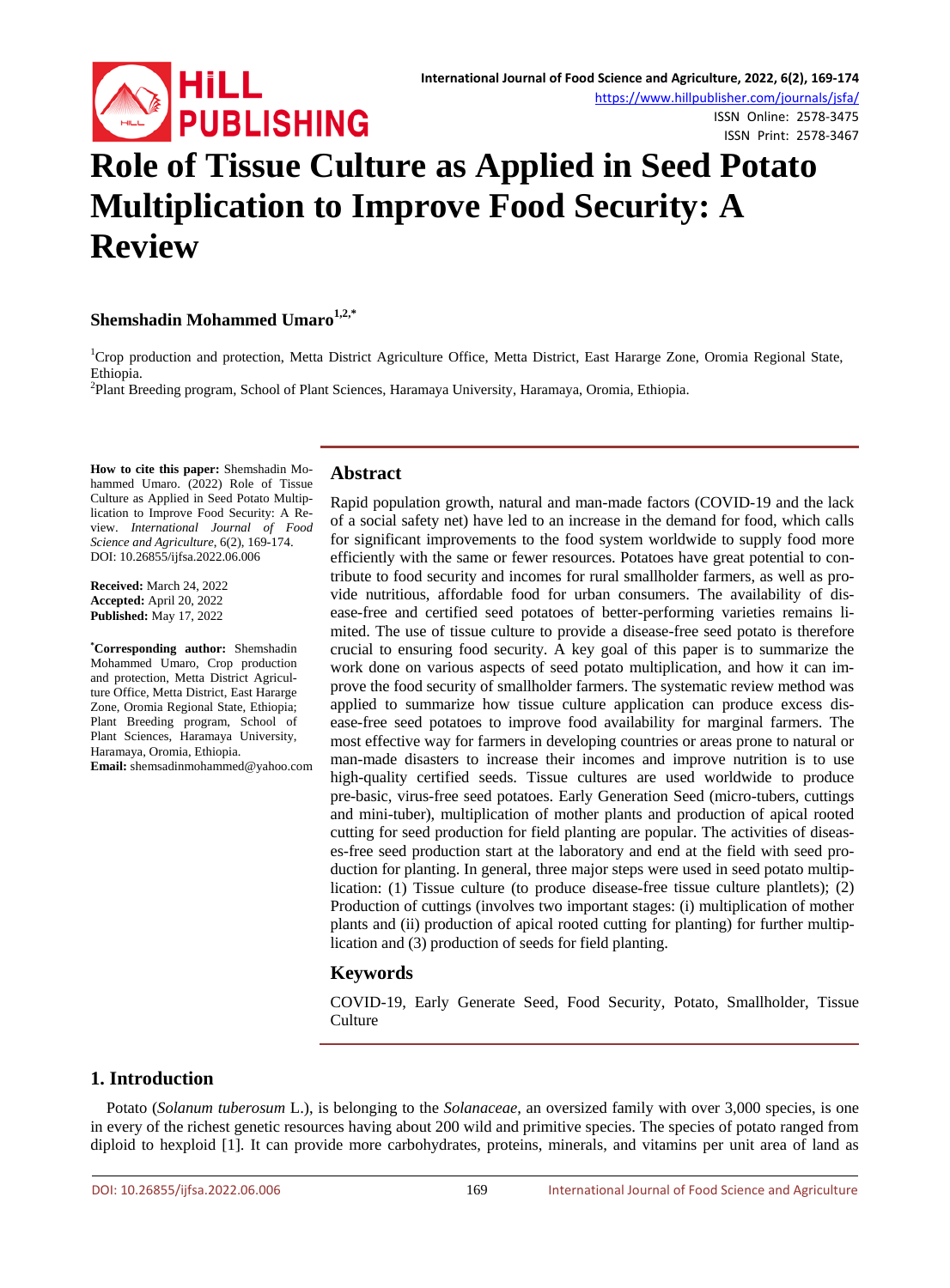compared to other potential food crops, and is that the major staple food in many developing countries [2]. It is liable to several biotic and abiotic stresses which limit production, particularly among small and marginal farmers with limited resources [3]. Its flexibility to tolerate low soil fertility and role play in ensuring food security of households pointed it out more important in improving the welfare of poor farms [4]. In 2020, the year of production was 49.7%, 30%, 12.5%, 7.3% and 0.5% for Asia, Europe, America, Africa and Oceania, respectively [5]. From 2014 through 2018, the whole annual consumption of potato per capita was 32.41 kg within the World [6]. Small scale farmers, in low-income countries including Africa, may benefit greatly from higher yields and more nutritious potatoes. However, the provision of certified seed potatoes of better-performing varieties is proscribed. The implications of blight for food security are substantial, as a deadly disease infection has the potential to chop back yields by up to 80%. Better incomes and improved nutrition start with high-quality certified seeds for farmers [7].

Hence, the use of high-quality and disease-free seed potatoes is predicted to increase the availability of potatoes for consumption [8, 9]. Tissue culture is that the science of growing plant cells, tissues or organs isolated from the mother plant, on artificial media [10]. Tissue culture techniques became a highly regarded and alternative means for the vegetative propagation of plants in recent years [11]. It has been an enormous role in producing disease-free planting materials of vegetatively propagated crops within the horticulture industry of the many countries [12]. The techniques are used worldwide to provide pre-basic, virus-free seed potatoes spoken as microtubers [13]. Tissue culture, a biological tool that involves exciting prospects for crop productivity and improvement under aseptic conditions, is characterized by very flexible rapid multiplication, giving a high rate of multiplication during a very short period [8].

Plant structure culture offers remarkable opportunities in vitro propagations, plant quality improvement and production of plants with desirable agronomical quality and quantity [3]. Micropropagation of potato contains a good advantage in cultivation for increased yield and uniformity in germplasm [14], particularly, the applying of in vitro culture of isolated tissue for the assembly of potato plantlets followed by several cycles of multiplication into mini-tubers and seed potatoes has already been determined to be an appropriate large-scale intervention by the National Academy of Agricultural Sciences [15]. To optimize the domestic production of improved types of disease-free seed potatoes, there is a necessity for capacity development along the full seed multiplication chain [15].

Many research reports showed that the *in vitro* propagation of potatoes depends on the biological importance of cultivars and explant types (leaf, node, shoot tip, and the like). The appliance of tissue culture provides disease-free plants for production and multiplication through in-vitro techniques with high stability, which is required for the low-income country. The use of these techniques within the potato production chain also directly benefits producers by providing high-quality propagules. Hence, the aim of this review was to summarize the work done regarding various aspects of tissue culture in seed potato multiplication and its role in improving the food security of small-holder farmers.

## **2. Methods**

The systematic review method was applied to summarize how tissue culture application can produce excess disease-free seed potatoes to improve food availability for marginal farmers. Various literature sources were used to gather pertinent data, including journals, published papers, reports, review articles, and online documents.

## **3. The Role of Tissue Culture in Potato Seed Multiplication to Improve Food Security**

#### **3.1. Potato and food security**

According to the Statistics Division of the Food and Agriculture Organization of the world organization (FAO), "Global food availability went up 250 million tonnes (5.1%) between 2014 and 2018, to 5.1 billion tonnes, which is in line with the expansion in population from 7.3 billion people in 2014 to 7.6 billion in 2018" [16]. This rapid increase of worldwide population, natural and man-made phenomenon (COVID-19 and social unrested) will have resulted in increasing demand for food, which needs considerable improvements to the worldwide food system worldwide. The foremost challenge may be a thanks to produce more food with identical or fewer resources and waste less [17]. The FAO assessment on global food security status showed that globally, "44 countries, including 33 in Africa, nine in Asia and two in geographical region and also the Caribbean, require external assistance for food" [6]. Over 800 million people across the world head to bed hungry nightly, most of them smallholder farmers who rely on agriculture to create a living and feed their families [18].

Potato has great potential to contribute to food security and incomes among farmers, furthermore providing nutritious, affordable food for urban consumers [19]. It is one, which is able to help match all the constraints concerning the dimensional food security like food availability, food access, food use and quality, and food stability worldwide because of its highly diverse distribution pattern, and its current cultivation and demand, particularly in developing countries with high levels of poverty, hunger, and malnutrition [17].

Farmers, in developing countries or in the area, which is often subjected to droughts, other natural or human disasters, needed availability and access seeds. Thus, seed security is very important to farmers' livelihoods and food security. It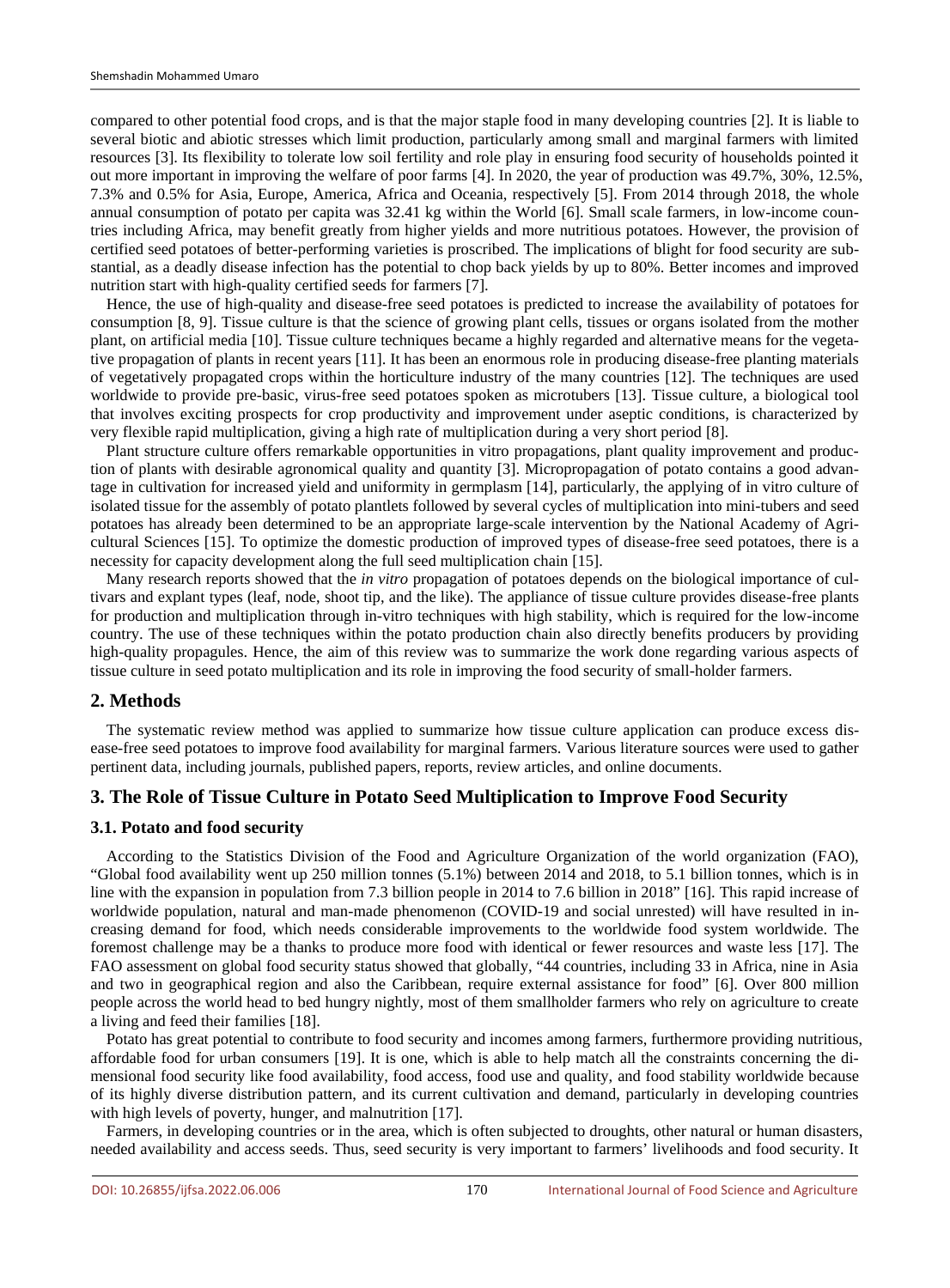is defined as "ready access by rural households, particularly farmers and farming communities, to adequate quantities of quality seed and planting materials of crop varieties, adapted to their agro-ecological conditions and socio-economic needs, at planting time, under normal and abnormal weather conditions" [20]. For these reason, FAO (Benefit-Sharing Fund 3 project) funded to increase accessibility to disease-free seeds, especially for vegetatively propagated crops such as potatoes and cassava. For instance, In Bhutan, Nepal and Peru, biofortified clones of true potato seeds were multiplied as tubers and were propagated for a limited number of households in highland areas with acute iron deficiency. The multiplication and release of the potato tubers are anticipated in the future [6]. As potatoes are increasingly used by the food processing sector to meet the increasing demand of the fast food, snack and convenience food industries, it is rapidly becoming a valuable source of cash income. Thus, sufficient quantities of quality seed are essential to meet the needs of potato growers, processors and traders. For farmers to capitalize on the potential gains from using quality seed will require improvements in technology, irrigation, fertilizer use, storage facilities, transport and infrastructure. On the other hand, the structural transformation of rural- based economies into more urbanized societies has opened new market opportunities to participants in the potato value chain. Such opportunities can both increase incomes and create employment in the sector [21].

#### **3.2. Constraints of Potato Production**

Sustainable potato production faces many challenges that are resulted from various factors including biotic (viruses, bacteria, fungal, insect pests) and abiotic (drought, salinity, temperature, frost and postharvest problems, that is, accumulation of reducing sugars during cold storage) stresses [2]. Out of such factors, the foremost devastating one is diseased. Particularly, the diseases thanks to viruses, bacteria and fungus, the more seriously affect potatoes production. For, Potato virus Y (PVY, genus; potyvirus), Potato leafroll virus (PLRV, genus; polerovirus), and Potato virus X (PVX, genus; potexvirus) is probably the foremost diverse and devastating viruses infecting potatoes worldwide [22-25, 2].

Thus, it is highly needed to increase the accessibility to disease-free seeds for small-scale farmers to combat the impact of food security and malnutrition, especially, in low-income countries. Thus, it is highly needed to extend the accessibility to disease-free seeds for small-scale farmers to combat the impact of food security and malnutrition, especially, in low-income countries. As [2] stated that "With the advances in technology, the main focus of agricultural biotechnology has shifted toward both quantitative and qualitative crop improvement, to house the challenges of food security and nutrition". Besides those, temperature change (increasing temperatures and more frequent droughts), which is the world's most major problem due to its direct impacts on food production and security, in reducing the yield of potatoes by inhibiting tuber formation and enlargement [19]. Potato's support to food availability will be achieved through improved productivity, either by increasing yields or expanding production areas, combined with technologies that reduce post-harvest losses. Research and innovation options must answer a spread of food systems and stages of food system evolution to strengthen potato's contribution to global food security and income generation and to cut back potato's environmental footprint mainly in industrial agri-food systems.

# **3.3. Seed Potatoes Production and Multiplication Techniques**

Identification of the foremost important constraints and proper selection of target areas for potato research and innovation, along with identification of potential synergies among potato-based agrifood systems and customary development objectives, is predicted to hurry up the innovation process, as will optimized scientific and technical knowledge transfer among potato-based agri-food systems worldwide. Regarding seed potato production, high-quality seed production and distribution is anticipated to boost productivity within the rural-based system but also in industrial-based systems with more local production where local agro-ecological conditions permit quality production. The results of the study conducted by [17] revealed that the systems of potato seed production should support the access to high-quality seed potato tubers of improved varieties by combining rapid multiplication technologies (e.g. aeroponics, sand hydroponics, or apical cuttings). Some of them were summarized as follows.

#### **3.3.1. Early generation seed**

Early Generation Seed (EGS) is defined as "The planting material produced in tissue culture laboratories (e.g., in-vitro plantlets, micro tubers) or under protective structures, like screen houses (e.g., cuttings, mini-tubers) by specialized entities". Seed multipliers use EGS to provide certified or quality declared seeds for farm use [26].

The work of EGS production was started within the laboratory, within which its multiplication is going to be finished tissue culture or micropropagation. Two steps were required: (i) Virus elimination using sprouts from infected tubers through meristem culture; and (ii) Rapid multiplication of virus-free plantlets through nodal culture to supply large stocks of cloth [26].

#### **3.3.2. Seed potato multiplication techniques**

In conventional systems, seed potato tubers are utilized for multiplication and production [27], which may be a low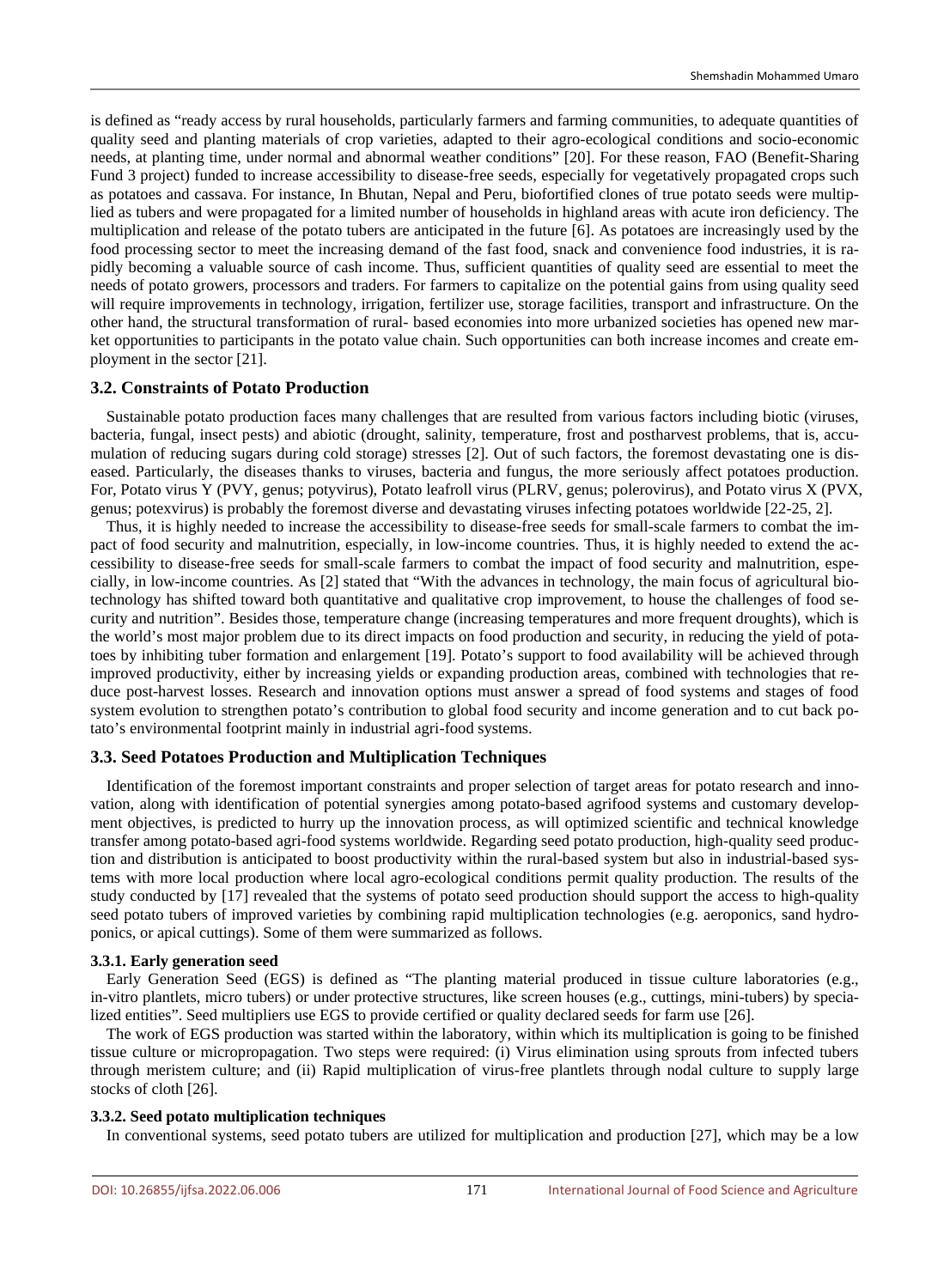rate of multiplication, inefficient and features a high risk of infection by various diseases caused entities like fungus, viruses and bacteria [27-29].

Many techniques and technologies are developed for the assembly and multiplication of disease-free seed potatoes. As an example, tissue culture: sprouts [29, 14], shoots [31], apical stem cuttings [32], axillary buds, anthers, ovaries, leaf, stem, rachis and tuber [33] were used for the assembly of diseases-free micro-tubers.

Apical rooted cutting (ARC) technology, which involves three major steps: Tissue culture (to produce disease-free TC plantlets); Production of cuttings (involves two important stages: multiplication of mother plants and production of ARCs for planting) for further multiplication and production of seeds for field planting [34]. However, to get expected results, all of those activities were required well-trained manpower and shut follow-up. Tissue culture is the in vitro regeneration of plants from disease-free plant components (cells, tissue), which enables the generation of disease-free agricultural planting material [35].

To increase tissue culture technology to large-scale propagation, it is necessary to develop relatively simple methods, have a high multiplication rate with a high degree of reproducibility and provides a high survival rate of micro shoots or plantlets upon transfer to ex-vitro conditions [36].

Innovative approaches like the employment of liquid culture systems, replacing agar with other gelling agent's viz. guar-gum, growing cultures under a CO<sub>2</sub>-enriched environment, in vitro hardening, priming of tissue culture-raised plants using anti-transpirants or biopriming agents during the weaning period and improvement within the culture vessel environment by ventilation and other means have proved highly beneficial [36]. Its applications and techniques help plant breeders and potato growers to boost the availability and enhancements.

#### **3.3.3. Pathogen elimination in seed potatoes**

Potato is prone to a spread of pests and diseases that have large negative impacts on yield and tuber quality. Seed-borne diseases of potatoes are numerous, and diseased seed tubers lose quality during storage between growing seasons [27]. Thus, the important attention of potato biotechnology within the mid-20<sup>th</sup> century was on pathogen elimination for the assembly of high-health potato seeds. The age of biotechnology in potatoes began in 1956, where heat treatment in addition to in vitro culture of shoot tips successfully eliminated potato virus Y. Many programs and corporations are established worldwide to produce pathogen-free seed potatoes for farm supply [37]. Eradication of viruses will be achieved by culturing excised meristematic buds under appropriate conditions, a way that has been successfully applied in many countries. The techniques are described by [38], who list 136 virus-free potato cultivars produced by meristem tip culture.

The overall procedure involves the pre-treatment of potato shoots by growth at raised temperatures (32-37  $^{\circ}$ C), surface sterilization and excision of apical and axillary meristems [length (1.3-0.7 mm) and transfer of the excised meristem to a paper bridge in an exceeding tube containing the liquid substance]. After culture at 20-25 °C, shoots emerge and might be rooted and potted out. The treated plants are then tested for the presence of viruses [39].

#### **3.3.4. Preservation of seed potato and maintenance of germplasm**

Micropropagation may be a useful means of multiplying virus-free potato stocks and new or imported cultivars that few tubers could also be initially available, under conditions where reinfection with virus or infection with fungus-borne diseases does not occur. It is used commercially, as an example, by Nickersons (Scotland) as a method of multiplying first-year stock for seed production. The propagation of virus-tested stem cuttings by conventional methods produces 800-900 plants from one clone in 3 years [40].

In contrast, by using in vitro micropropagation, many thousands of plants are produced from one clone in an exceedingly single year, although a minimum of one generation within the field is required before use. To keep up genetic resources in potatoes, there's a desire to store primitive potato cultivars and related wild species that cannot be stored as seeds in conventional propagation, there's always a risk of loss [41].

## **4. Conclusion**

With over 200 wild and primitive species, the potato (Solanum tuberosum L.) is one of every of the richest genetic resources belonging to the Solanaceae family, which has over 3,000 species. As compared to other potential food crops, potatoes can provide more carbohydrates, proteins, minerals, and vitamins per unit area of land, and are the main staple food in many developing countries. It is believed that potatoes could be a vital food security crop and as a substitute for costly cereal imports.

However, its vulnerability to biotic stresses [viruses (Potato virus Y, Potato leaf roll virus and Potato virus X), bacteria, fungus, insect and pests], and abiotic stresses (drought, salinity, temperature and frost) and postharvest problems (that is, accumulation of reducing sugars during cold storage) limits the supply and accessibility of seed potato. To prevail over these constraints, scientists have developed different systems and techniques to spice up the multiplication of disease-free seed potato to increase its production to adequate food availability for low-income farmers in developing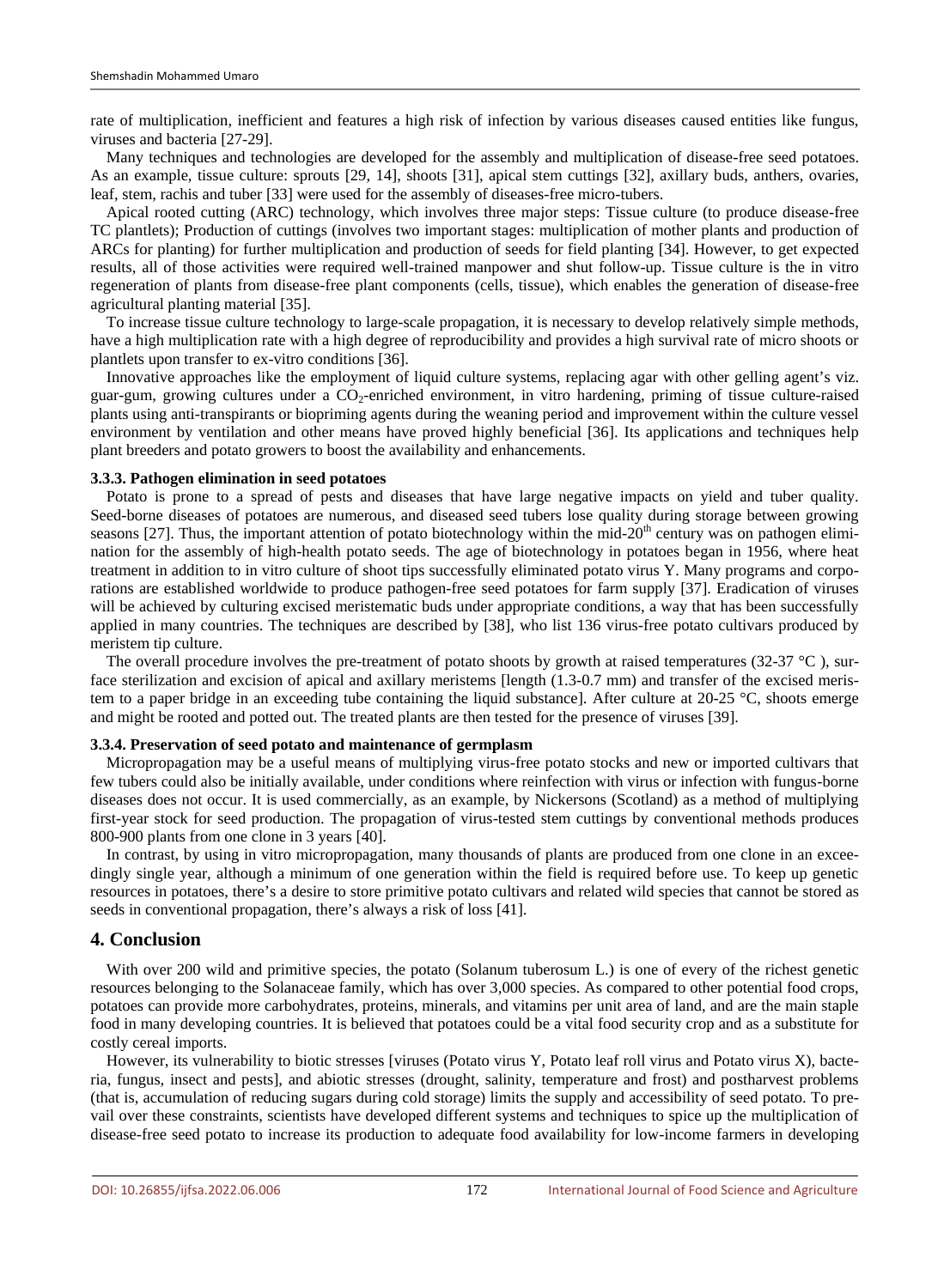countries.

Nowadays, tissue culture techniques have become a highly regarded and alternative means for the vegetative propagation of crop plants including potatoes. It is played a serious role in producing disease-free seed potatoes. In seed potato multiplication three major steps were employed: Tissue culture (to produce disease-free tissue culture plantlets); Production of cuttings (involves two important stages: multiplication of mother plants and production of apical rooted cutting for planting) for further multiplication and production of seeds for field planting. Briefly stated, this paper summarized the applications and techniques of tissue cultures that help plant breeders and potato growers to spice up the supply of disease-free seed potatoes which is able to increase the yield. Increasing the assembly and productivity of the potato can increase the accessibility and availability of food security for households in low-income countries. It also adheres to the linkage between potato growers; research centers/plant breeders and traders.

# **Declarations**

## **Competing Interests**

The author declares NO competing interests.

# **Acknowledgements**

The author is grateful to Metta District Agricultural Office and Haramaya University for their commitment and Motivation.

# **References**

- [1] ICAR. (2019). *Indian Horticulture: Role of Biotechnology in Potato Improvement*, vol. 64, no. 6. 2019.
- [2] A. Hameed, S. S. Zaidi, S. Shakir, and S. Mansoor. (2018). "Applications of New Breeding Technologies for Potato Improvement," *Front. Plant Sci.*, vol. 9, no. 925, pp. 1-15, 2018.
- [3] C. Ragavendran and D. Natarajan. (2017). *Role of plant tissue culture for improving the food security in India: A review update*. 2017.
- [4] M. Kaushal and R. Prasad. (2021). *Microbial Biotechnology in Crop Protection*. 2021. P. 453.
- [5] FAOSTAT. (2022). "Production share of Potatoes by region," *Food and Agriculture Organization of the United Nations (FAO)*, 2022. [Online]. Available: www.fao.org/faostat/en/#data/QCL/visualize. [Accessed: 22-Feb-2022].
- [6] FAOc. (2022). "Crop Prospects and Food Situation Quarterly Global Report No. 1, March 2022," Rome, 2022.
- [7] K. Sharma and E. Sikinyi. (2021). "Development of Seed Potato Certification Protocol for Uganda," *Cip/Cgiar*, no. March, pp. 1-21, 2021.
- [8] P. P. Mohapatra and V. K. Batra. (2017). "Tissue Culture of Potato (Solanum tuberosum L.): A Review," vol. 6, no. 4, pp. 489-495, 2017.
- [9] W. and W. FAO, IFAD, UNICEF. (2021). *Food Security and Nutrition In The World: Transforming food systems FOR FOOD Security, Improved Nutrition and Affordable Healthy Diets for All*. Rome, 2021.
- [10] J. Muthoni and J. Kabira. (2014). "Multiplication of seed potatoes in a conventional potato breeding programme: A case of Kenya's national potato programme," *Aust. J. Crop Sci.*, vol. 8, no. 8, pp. 1195-1199, 2014.
- [11] F. Nuwagira, S. Mukasa, W. Wagoire, P. Namugga, I. Kashaija, and A. Barekye. (2016). "Determination of hormonal combination for increased multiplication of tissue culture potato plantlets," *Uganda J. Agric. Sci.*, vol. 16, no. 1, p. 129, 2016.
- [12] H. Tegen and W. Mohammed. (2016). "The Role of Plant Tissue Culture to Supply Disease Free Planting Materials of Major Horticultural Crops in Ethiopia," *J. Biol. Agric. Healthc.*, vol. 6, no. 1, pp. 122-129, 2016.
- [13] E. Dessoky, A. O. Attia, I. A. Ismail, and E. I. El-Hallous. (2016). "In vitro Propagation of Potato under Different Hormonal Combinations," *Int. J. Adv. Res.*, vol. 4, no. 1, pp. 684-689, 2016.
- [14] P. Singh. (2012). "Comparative study of potato cultivation through micropropagation and conventional farming methods," *African J. Biotechnol.*, vol. 11, no. 48, pp. 10882-10887, 2012.
- [15] FAO. "Seed Potato Multiplication to Improve Food Security of the People of Paekam County, Ryanggang Province, and Democratic People's Republic Of Korea," Rome, Italy, 2021.
- [16] FAOSTAT. (2021). "Highlights from 2014-2018 food balances statistics," Rome, 2021.
- [17] A. Devaux, J. Goffart, and P. Kromann. (2021). "The Potato of the Future Opportunities and Challenges in Sustainable Agri-food Systems Introduction : The Current Situation of Global Food Security," *Potato Res.*, vol. 64, pp. 681-720, 2021.
- [18] USAID. (2022). "AGRICULTURE AND FOOD SECURITY." 2022.
- [19] CIP. (2019). "Developing early maturing and stress-tolerant potato varieties for Asia: Project profile," 2019.